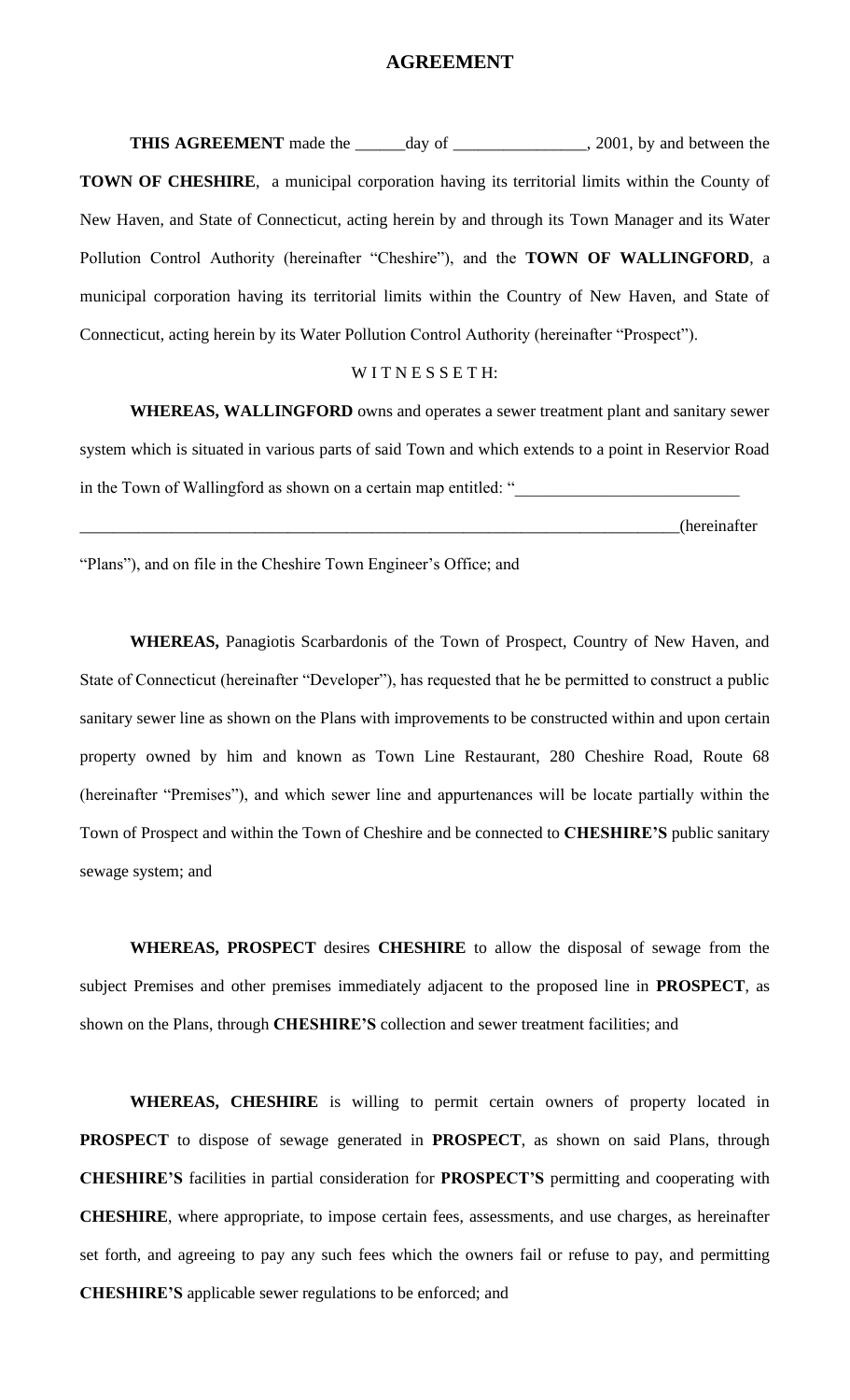**WHEREAS,** a portion of said sewer system also serves or may serve other residents of **PROSPECT** immediately adjacent to the sewer facility, as shown on the Plans.

**NOW, THEREFORE**, in consideration of the mutual promises of the parties hereinafter contained and pursuant to the authority granted to **CHESHIRE** and **PROSPECT** by Sections 7-247 and 7-273 of the Connecticut General Statutes, **PROSPECT** and **CHESHIRE** do hereby agree as follows:

**1. PROSPECT** agrees to permit **CHESHIRE**, its agents and contractors employed by **CHESHIRE**, or the agents and contractors of **DEVELOPER**, to enter upon and excavate in, under, and through that portion of said sewer line extending in **PROSPECT** for the purpose of constructing, operating, servicing, testing, maintaining, and repairing said sanitary sewer mains, laterals, and other appurtenances, all in accordance with the ordinances and pertinent rules and regulations of **CHESHIRE**, subject, however, to any property rights of others in and to the property crossed by said sewer line.

**2. PROSPECT** agrees that the sanitary sewer line and laterals installed by **CHESHIRE** in said easement areas shall be the property of and shall be owned by **CHESHIRE** and shall be subject to the same ordinances, assessments and use charges, rules and regulations, and controls and conditions of use, as are applicable to other sanitary sewer facilities located in **CHESHIRE** and owned by **CHESHIRE**.

**3. PROSPECT** agrees to waive any and all rights, if any, to regulate or to assess **CHESHIRE** for tax assessments or other assessments or charges on the sanitary sewer line installed pursuant to this Agreement. **CHESHIRE** agrees to permit the owners of property located in **PROSPECT** and abutting said sewer line, as shown on the Plans—and no others—to connect to into said sewer, provided that written application is first made to **CHESHIRE'S** Water Pollution Control Authority for such right to connect, and that said property owners shall pay **CHESHIRE** a connection charge, use charges, and other appropriate charges, equal to an amount to be then determined in accordance with the sewer assessment and sewer connection or use charge in effect at the time of hook-up or as may be amended from time to time by **CHESHIRE**.

2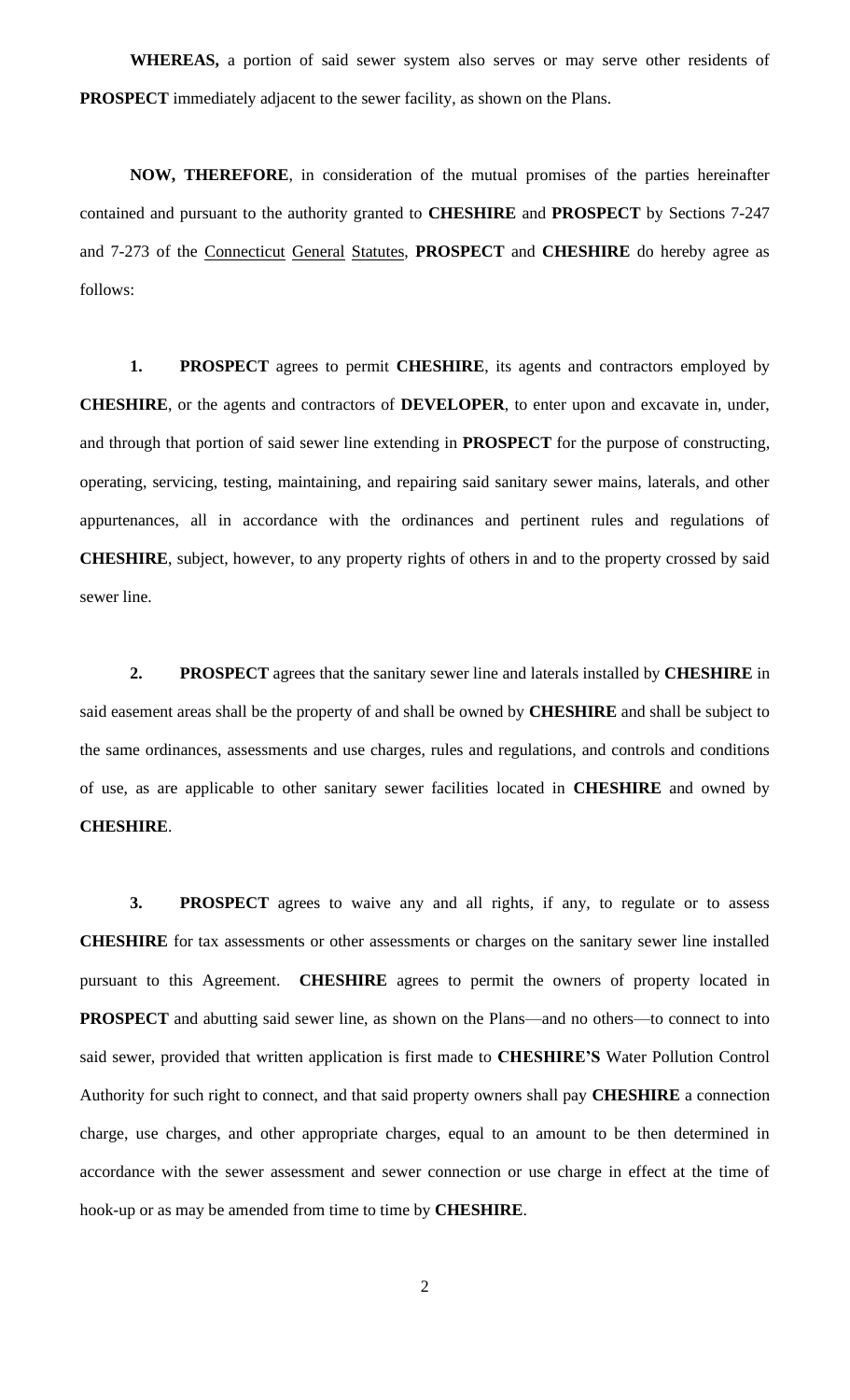**4. PROSPECT** agrees that the use of the sanitary sewer system shall be in conformance with the rules and regulations established by **CHESHIRE** or as same may be hereafter amended. **CHESHIRE** reserves the right, and **PROSPECT** acknowledges **CHESHIRE'S** rights, to remove any violators of **CHESHIRE'S** regulations from the system located in **PROSPECT** and to seek or impose such fines, liens, or other remedies as may be authorized by law and/or agreement of the parties.

**5. CHESHIRE** shall notify **PROSPECT** when any persons owning property abutting the sewer line in **PROSPECT** apply for permission to connect to the aforementioned sewer system. The connecting property owners shall then obtain a Sewer Connection Permit from **CHESHIRE** and pay all necessary permit, inspection, and connection fees and charges to **CHESHIRE**. The complete cost of the hookup shall be borne by the **PROSPECT** property owners, including the cost of extending the sewer main to serve the property, as shown on the Plans, and the construction of the lateral to the main line (road excavation, repair, pipe, etc.). All work shall be inspected and approved by **CHESHIRE'S**  Town Engineer or the **AUTHORITY'S** consulting engineers Metcalf and Eddy., or its successors, if any.

**6. PROSPECT** agrees that **CHESHIRE** may perfect any liens for assessments or connection or use charges that are levied by **CHESHIRE** upon the **PROSPECT** properties which utilize said sewer facilities as permitted in this Agreement in the manner set forth in Sections 7-254 and 7-258 of the Connecticut General Statutes, as **PROSPECT** would be permitted to perfect if the properties were connected to **PROSPECT** sewer facilities and hereby assigns its rights granted by said statute to do so to **CHESHIRE**.

**7.** Should the property owners affected by this Agreement fail to pay an assessments or connection or use charges, or should any liens filed by **CHESHIRE** pursuant to this Agreement become unenforceable or be foreclosed, discharged, or divested in any judicial or non-judicial procedure affecting the property which is the subject of the liens for any reason whatsoever, **PROSPECT** hereby agrees to pay to **CHESHIRE** within sixty (60) days of demand by **CHESHIRE** such assessments, connection, and use charges which may be imposed by **CHESHIRE** for services to the properties permitted by this Agreement, including all interest, costs of collection, and reasonable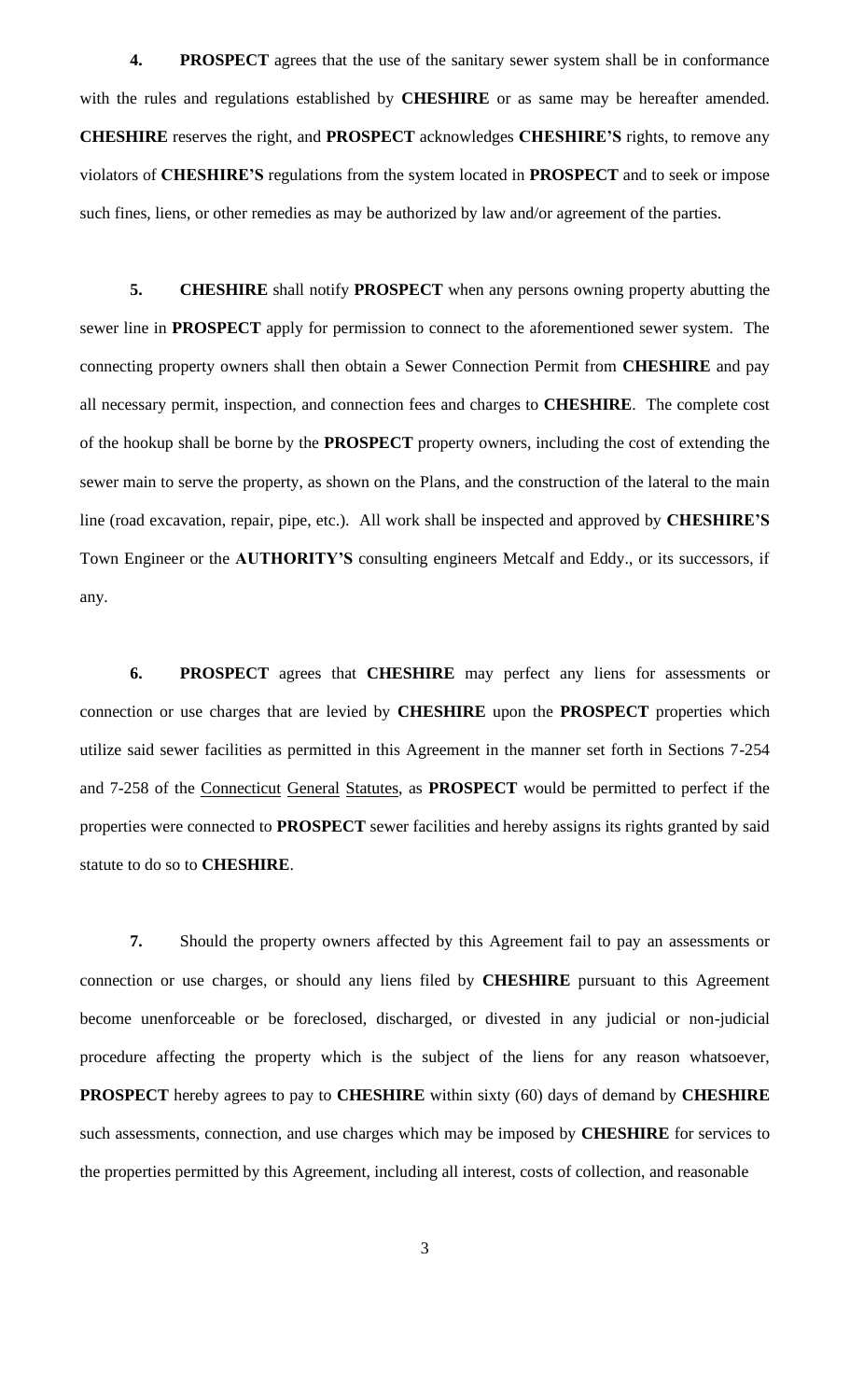attorney's fees in the enforcement of the liens or other collection procedures, providing **CHESHIRE**  assigns the amounts owned to **CHESHIRE** and all security therefore, if any, to **PROSPECT. CHESHIRE** shall have the sole option of determining at what time after default by the property owner **CHESHIRE** makes demand upon **PROSPECT** for payment.

**8. CHESHIRE** shall notify **PROSPECT** of any assessment or sewer use or connection charge which is past due, in the same manner as it notifies the property owner in default. Any demands of **CHESHIRE** for payment by **PROSPECT** pursuant to Paragraph 7 of this Agreement shall be in writing and made pursuant to Paragraph 10 of this Agreement.

**9.** In all matters relating to this Agreement, **PROSPECT** and **CHESHIRE** shall cooperate fully to accomplish the purposes of this Agreement.

**10.** Unless otherwise provided in this Agreement, any notices permitted or required by the parties under this Agreement shall be made by certified mail, return receipt requested to the following addresses:

**PROSPECT:** Mayor **CHESHIRE:** Town Manager

Prospect Town Hall Town of Cheshire 36 Center Street 84 South Main Street Prospect, CT 06712 Cheshire, CT 06410

**11**. This Agreement is to remain in full force and effect until such time as **PROSPECT** and **CHESHIRE** may mutually agree, in writing, to modify, amend, or terminate this Agreement.

**IN WITNESS WHEREOF**, the parties have hereunto set their hands and seals the dates below written.

**Signed, Sealed And Delivered In The Presence Of:**

\_\_\_\_\_\_\_\_\_\_\_\_\_\_\_\_\_\_\_\_\_\_\_\_\_\_\_\_\_\_\_\_\_\_\_\_

# **TOWN OF CHESHIRE**

\_\_\_\_\_\_\_\_\_\_\_\_\_\_\_\_\_\_\_\_\_\_\_\_\_\_\_\_\_\_\_\_\_\_\_\_ By: \_\_\_\_\_\_\_\_\_\_\_\_\_\_\_\_\_\_\_\_\_\_\_\_\_\_\_\_\_\_\_\_\_\_

John L. Salomone Its Town Manager, Duly Authorized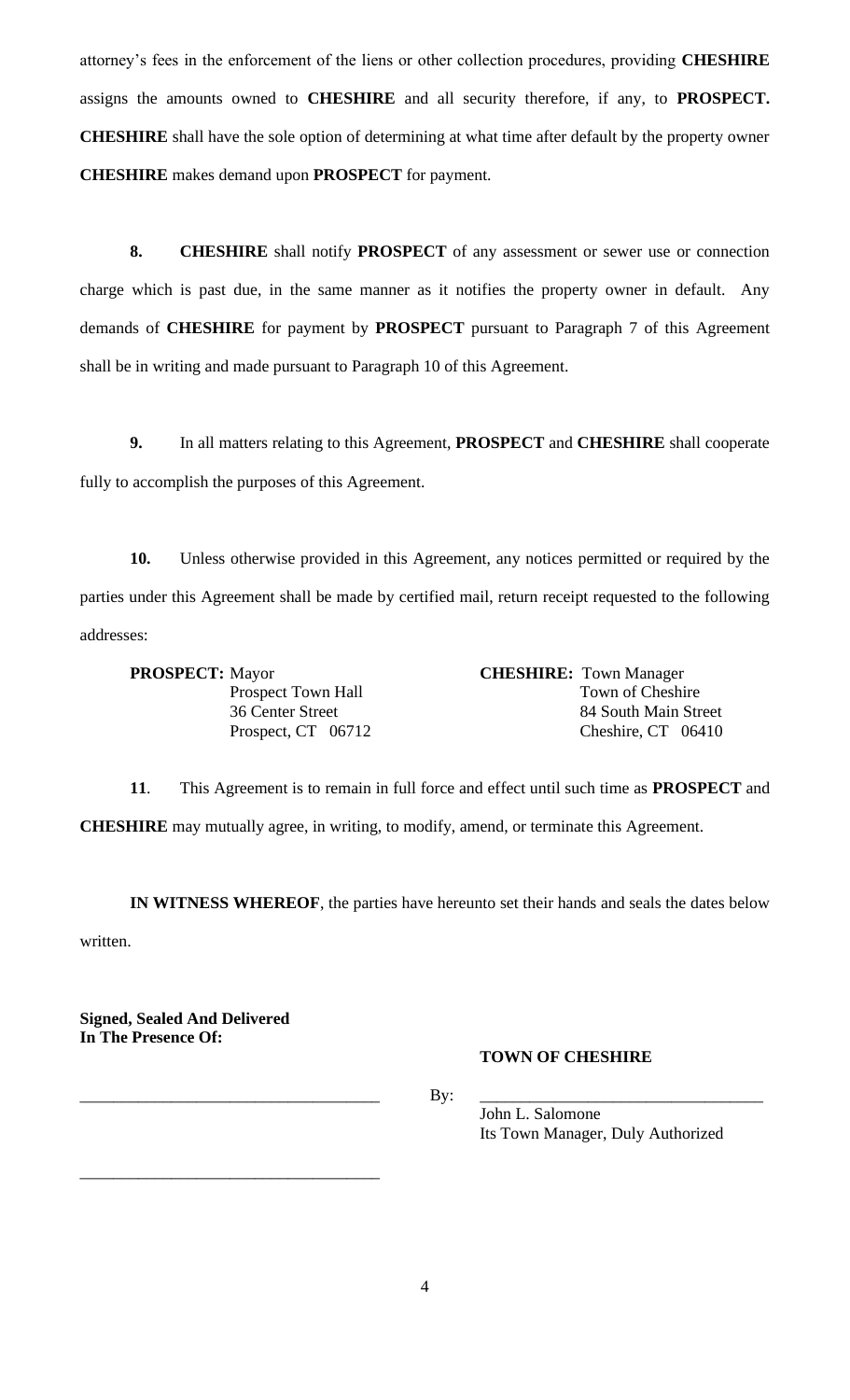# **CHESHIRE WATER POLLUTION CONTROL AUTHORITY**

|                                                           | By:            | Kenneth E. Neumann<br>Its Chairman, Duly Authorized  |
|-----------------------------------------------------------|----------------|------------------------------------------------------|
|                                                           |                | <b>TOWN OF PROSPECT</b>                              |
|                                                           | $\mathbf{By:}$ | ITS WATER POLLUTION CONTROL<br><b>AUTHORITY</b>      |
|                                                           | By:            | John Schieffer, Jr.<br>Its Chairman, Duly Authorized |
| APPROVED AS TO FORM THIS ______DAY OF ___________, 1998.  |                |                                                      |
| John K. Knott, Jr.<br><b>Cheshire Town Attorney</b>       |                |                                                      |
| APPROVED AS TO FORM THIS ______DAY OF ____________, 1998. |                |                                                      |

John D. Yarbrough, Jr. Prospect Town Attorney

\_\_\_\_\_\_\_\_\_\_\_\_\_\_\_\_\_\_\_\_\_\_\_\_\_\_\_\_\_\_\_\_\_\_\_\_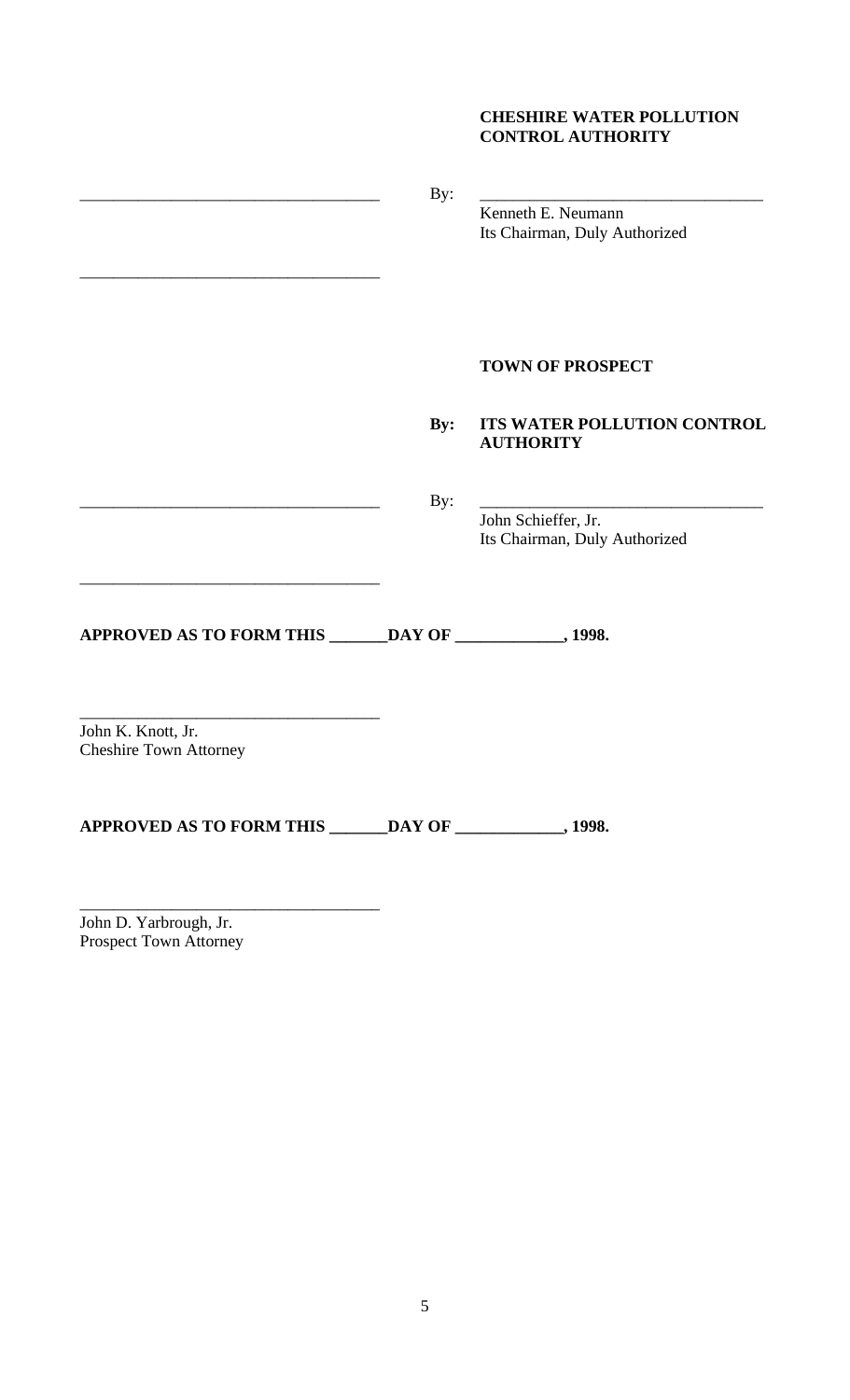#### **STATE OF CONNECTICUT :**

### **: ss. TOWN OF CHESHIRE**

# **COUNTY OF NEW HAVEN**

On this the \_\_\_\_\_\_\_ day of \_\_\_\_\_\_\_\_\_\_\_\_, 1998, before me, the undersigned officer, personally appeared **JOHN L. SALOMONE**, who acknowledged himself to be the Town Manager of the **TOWN OF CHESHIRE**, a municipal corporation, and that he, as such officer, being authorized to do so, executed the foregoing instrument for the purposes therein contained by signing on behalf of the Town.

IN WITNESS WHEREOF, I hereunto set my hand.

Commissioner of the Superior Court Notary Public My Commission Expires:

\_\_\_\_\_\_\_\_\_\_\_\_\_\_\_\_\_\_\_\_\_\_\_\_\_\_\_\_\_\_\_\_\_\_

#### **STATE OF CONNECTICUT :**

### **: ss. TOWN OF CHESHIRE**

## **COUNTY OF NEW HAVEN**

On this the <u>contract day of contract and 1998</u>, before me, the undersigned officer, personally appeared **KENNETH E. NEUMANN**, who acknowledged himself to be the Chairman of the **CHESHIRE WATER POLLUTION CONTROL AUTHORITY**, a municipal agency, and that he, as such officer, being authorized to do so, executed the foregoing instrument for the purposes therein contained by signing on behalf of the agency.

**IN WITNESS WHEREOF**, I hereunto set my hand.

Commissioner of the Superior Court Notary Public My Commission Expires:

\_\_\_\_\_\_\_\_\_\_\_\_\_\_\_\_\_\_\_\_\_\_\_\_\_\_\_\_\_\_\_\_\_\_